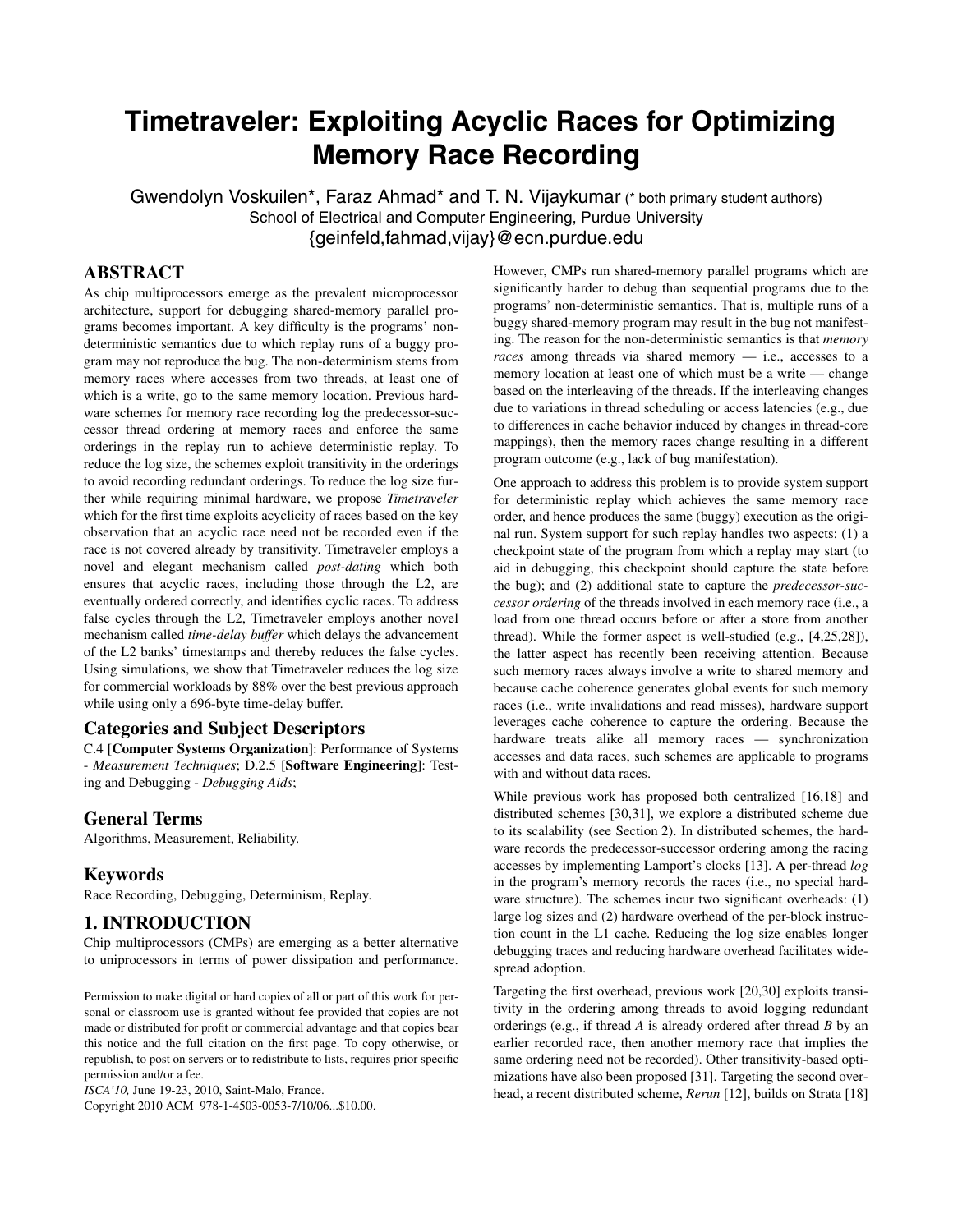to eliminate the per-block instruction count in the L1 caches. Rerun partitions a thread's dynamic instruction stream into *episodes*, each of which is an atomic sequence of instructions that ends at a *current-race*. We call a memory race a *past-race* if the race is between previously-ended predecessor episode(s) and a currently-live successor episode, and a *current-race* if the race is among currently-live predecessor and successor episodes. Rerun exploits the fact that past-races are covered by transitivity and need not be recorded, whereas current-races are not covered. Accordingly, Rerun's episodes may include several past-races. While previous schemes use a full-blown timestamp per L1 block to establish thread ordering, Rerun needs only to distinguish whether the block was accessed in a previously-ended episode (for a pastrace) or in a currently-live episode (for a current-race), and need not know the exact access time of the block. Rerun combines this distinction with a single timestamp per thread to order the episodes. Rerun's *binary* distinction requires significantly less hardware than the previous schemes (e.g., read/write bits per block or Bloom filters).

We propose *Timetraveler* to achieve smaller logs than Rerun while requiring minimal hardware by exploiting, for the first time, *acyclicity* of races. Bringing this completely new property to bear on the problem of memory race recording is the key intellectual novelty of this paper. Timetraveler addresses three key limitations of Rerun via two novel mechanisms. The first limitation is that the predecessor episode ends *immediately* upon a current-race to address the potential threat that the predecessor's timestamp will later advance past the successor's timestamp. Such ending prevents longer episodes and hence increases the log size. Instead, we make the key observation that episodes may include multiple currentraces as long as (1) the predecessor and successor episodes involved in every such race can *eventually* be ordered properly, and (2) the predecessor-successor ordering imposed by the currentraces on currently-live episodes is not cyclic (e.g., episode *B* is ordered after episode *A,* and *A* needs to be ordered after *B*). Clearly, cyclicity would make predecessor-successor order illdefined. Accordingly, Timetraveler partitions a thread's dynamic instruction stream into *chapters,* each of which ends only when the threads appear to be involved in a cyclic, current-race. Thus, a chapter is an atomic sequence of instructions that may include several acyclic, current-races. While previous schemes benefit from transitivity because current-races are rarer than past-races, we observe that cyclic current-races are even rarer, enabling Timetraveler to achieve longer chapters, and hence smaller log.

Timetraveler's first novel and elegant mechanism, called *post-dating*, satisfies both the constraints of our observation. For the first constraint, the predecessor chapter provides a *post-dated* timestamp to the successor chapter with the guarantee that in the future the predecessor chapter's timestamp will not advance beyond the post-dated timestamp; essentially, post-dating creates some "breathing room" for the predecessor chapter. The successor chapter advances its own timestamp beyond the predecessor's postdated timestamp, guaranteeing that the successor is ordered after the predecessor and neither needs to end its chapter. Cyclic ordering would imply that a chapter has to advance beyond its own postdated timestamp. Thus, post-dating easily detects when the second constraint is about to be violated and forces the offending chapter to end. Post-dating's elegance stems from achieving the above functionality while adding merely one post-dated timestamp register per core and not any complicated cycle-detection hardware as one might expect. While post-dating handles memory races via L1 resident blocks, the chapters would be shortened by Rerun's second limitation of ending an episode upon the eviction of an L1 block accessed by the episode. Rerun conservatively ends the episode because current-races via the block may go undetected in the shared L2 due to lack of coherence (if the L2 employs coherence then this problem would occur at memory). We again employ postdating to overcome this limitation. Upon evicting a current-block, a chapter does not end and instead sends its post-dated timestamp to the L2 bank, guaranteeing that any successor is ordered after the predecessor (evicting thread).

Although post-dating handles races via both L1-resident blocks and L1-evicted blocks, L1 evictions cause another problem which is Rerun's third limitation. To ensure correct ordering of races via the L2 while avoiding the overhead of per-block timestamps, Rerun employs a single timestamp for each L2 bank which inherits the latest timestamp among the in-coming, evicted L1 blocks. If Timetraveler were to employ this scheme, a chapter that hits in an L2 bank would advance its timestamp beyond the bank's timestamp to ensure proper ordering with whichever previous chapter had last accessed the block. Unfortunately, L1 eviction of a single recently-accessed block would force the *entire* L2 bank to advance to the evicted block's timestamp, even if all the other blocks in the bank were accessed at much older timestamps. Such advancement would often cause the bank's timestamp to exceed a chapter's postdated timestamp, inducing false cycles upon L2 hits and forcing the chapter to end. We make the key observation that if L1 evictions are delayed from advancing the L2 bank's timestamp, the current chapters' post-dated timestamps would not be exceeded and the false cycles would be prevented. To this end, we propose a per-L2-bank *time-delay buffer*, Timetraveler's second novel mechanism, to delay the advancement of the L2 bank's timestamp by holding a few recent L1 evictions.

Timetraveler's key contributions are:

- **•** While previous schemes exploit transitivity to reduce the log size, Timetraveler is the first to exploit acyclicity of races.
- **•** Timetraveler proposes two novel and elegant mechanisms, post-dating and delay buffers, which achieve reduction in the log size while incurring *minimal* hardware overhead;
- **•** Using simulations, we show that Timetraveler reduces the log size compared to Rerun by 88% and 99% for commercial and scientific benchmarks, respectively, while adding over Rerun only a 696-byte time-delay buffer and two 32-bit registers for post-dated timestamp and past timestamp per core.

The rest of the paper is organized as follows. We discuss related work in [Section 2.](#page-1-0) We describe Timetraveler and its mechanisms, post-dating and time-delay buffer, in [Section 3.](#page-2-0) [Section 4](#page-7-0) describes our experimental methodology. We show our results in [Section 5](#page-7-1), and conclude in [Section 6.](#page-10-0)

# <span id="page-1-0"></span>**2. RELATED WORK**

Bacon and Goldstein [6] pioneered the idea of recording memory races in hardware. They record races by logging coherence messages on the snoopy bus. Recent schemes exploit Netzer's transitivity [20] to reduce the log size by avoiding recording memory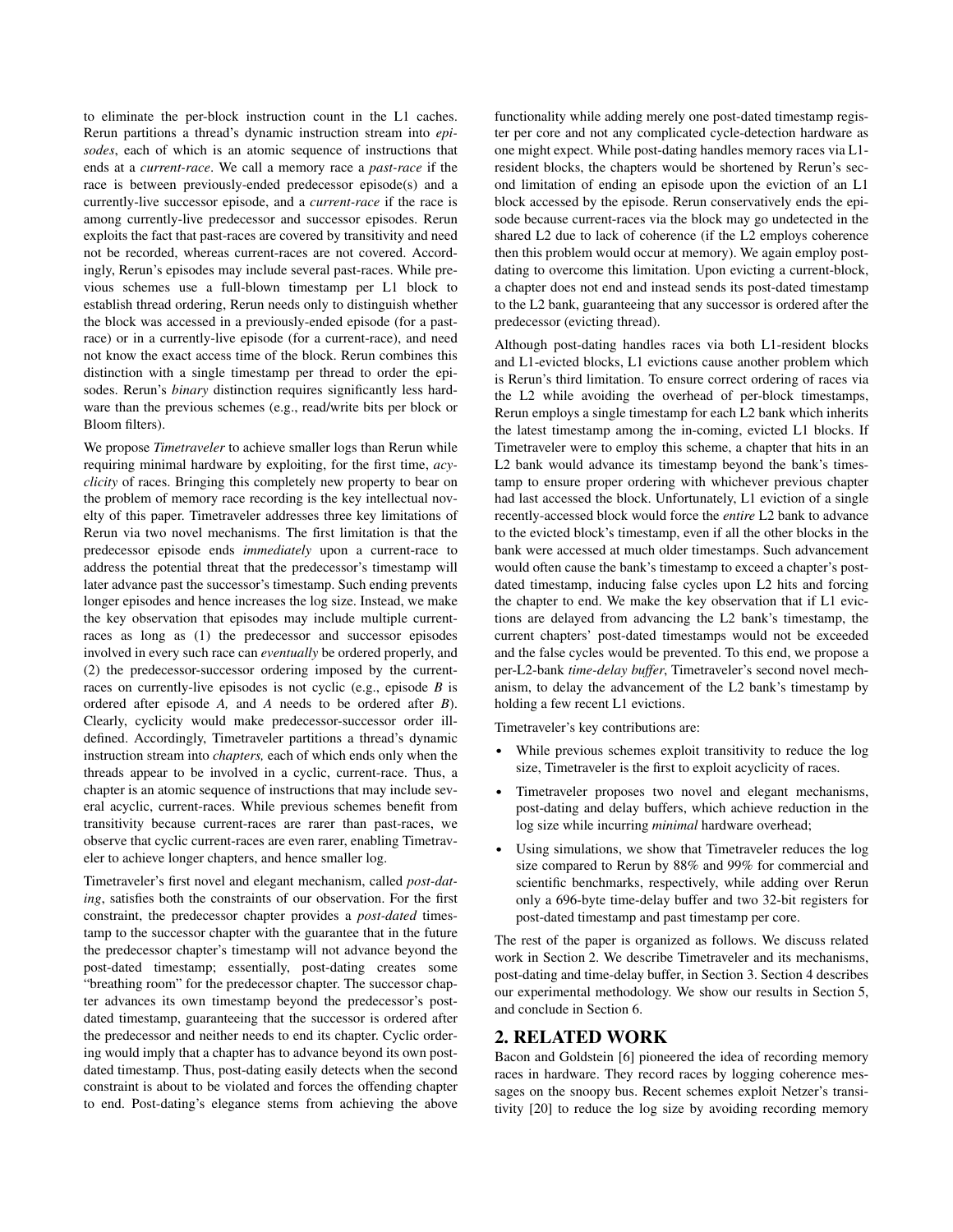races whose ordering is implied by transitivity. These schemes include centralized and distributed implementations. Strata [18] proposes the key idea of exploiting race-free instruction sequences which are captured in *strata*, each of which contains the memoryaccess count of *all* the threads between the last and the currentrace. Strata uses a centralized monitor to log each stratum. Unfortunately, Strata's log size is large and does not scale well with thread count [12]. DeLorean [16] proposes a novel chunk-based scheme where a *chunk* is a memory-race-free sequence of instructions in a thread (similar to episodes in Rerun). DeLorean's basic version records the chunk size and the ordering of the chunks in a race, achieving log sizes similar to Rerun. DeLorean employs two optimizations, *OrderOnly* and *PicoLog*, where, respectively, the chunk size is pre-defined but the thread ordering is logged, and both the chunk size and thread ordering are pre-defined. In OrderOnly, any memory race before the pre-defined chunk size is reached, causes one of the threads to roll back. In PicoLog, because even the thread ordering in a race is pre-defined, any race involving a different order causes a rollback. By not recording chunk sizes and thread ordering, these optimizations produce much smaller logs than Rerun. However, DeLorean commits the chunks via a centralized arbiter which cannot scale to a large number of threads, and the rollbacks require substantial hardware support for memory speculation (via BulkSC [8]) which does not exist in conventional CMPs.

The distributed schemes, on the other hand, are more scalable as each thread locally logs the thread ordering for its memory races using Lamport clocks [13]. However, to determine the ordering, FDR-1 [30] and FDR-2 [31] incur significant overhead in the L1 caches. Each cache block has an instruction count of the time of the thread's last access to the block. FDR-1 and FDR-2 log the following upon a memory race at a block: (a) the predecessor thread's instruction count at the time of its access to the block as recorded in its L1 cache, (b) the predecessor thread's identifier, and (c) the current instruction count of the successor thread. This information is sufficient to enforce race ordering in a replay run. Rerun [12] improves upon FDR-1 and FDR-2 to produce comparable log sizes while significantly reducing the hardware overhead — i.e., the perblock instruction counts in the L1 cache. We contrast to Rerun throughout the paper.

BugNet [19] is a software development tool to replay user code and shared libraries and uses FDR-1's hardware. CORD [21], a race recording and detection scheme, uses the concept of scalar clocks to improve performance and race detection accuracy over previous schemes. ReEnact [22], a memory race detector, leverages thread level speculation to rollback and reexecute upon data race detection. ReEnact explores the interesting idea where subsequent re-executions use a library of race signatures to characterize or even eliminate the detected race. Unfortunately, in addition to needing considerable hardware support, this approach requires programmers to identify data races, and incurs performance overhead even during race-free execution.

# <span id="page-2-0"></span>**3. TIMETRAVELER**

Recall from [Section 1](#page-0-0) that Timetraveler exploits, for the first time, acyclicity of races to address Rerun's three key limitations and reduce the log size. To this end, Timetraveler introduces *chapters*, each of which is an atomic instruction sequence that ends at a



**Figure 1. Timetraveler architecture**

<span id="page-2-1"></span>*cyclic*, *current* memory race. We call a memory race a *past-race* if the race is between previously-ended predecessor chapters and a currently-live successor chapter, and a *current-race* if the race is among currently-live predecessor and successor chapters. Currentraces are called *cyclic* if the predecessor-successor ordering imposed by the races on currently-live chapters is cyclic (e.g., chapter *B* is ordered after chapter *A,* and *A* needs to be ordered after *B*). While Timetraveler's chapters do not end on past-races similar to Rerun's episodes, a chapter may include several, acyclic current-races, unlike Rerun's episodes which end at a current-race.

We describe Timetraveler's implementation as an extension of Rerun's implementation while pinpointing the similarities and differences. We emphasize that Timetraveler is amenable to be implemented as a simple extension of Rerun even though Timetraveler exploits the completely new property of acyclicity of races, illustrating the elegance of Timetraveler's key mechanisms, post-dating and time-delay buffer**.**

Like Rerun, each thread has a timestamp which is incremented upon the end of a chapter; a chapter's timestamp may also advance as the chapter proceeds, as we see below. Timetraveler logs the chapter's length and final timestamp which represents the chapter's start time in a replay run so that at replay, a chapter starts after the chapters with lower timestamps from *all* the threads have ended. Each log entry corresponds to a chapter and is of the form *<TS, REFS>* where *TS* is the chapter's timestamp and *REFS* encodes the chapter's length as the memory-reference count in the chapter. Because non-memory instructions are purely functional in nature (i.e., deterministically repeat the same behavior in any execution as long as their inputs are the same), non-memory instructions need not be counted in the chapter length. This observation reduces *REFS* and hence the log size.

[Figure 1](#page-2-1) presents Timetraveler's architecture which we describe via its two novel mechanisms: post-dating and time-delay buffer. Our discussions assume sequential consistency where all memory accesses occur atomically and in program order, so that replay runs also make accesses in the same order. We leave applying Timetraveler to weaker consistency models for future work.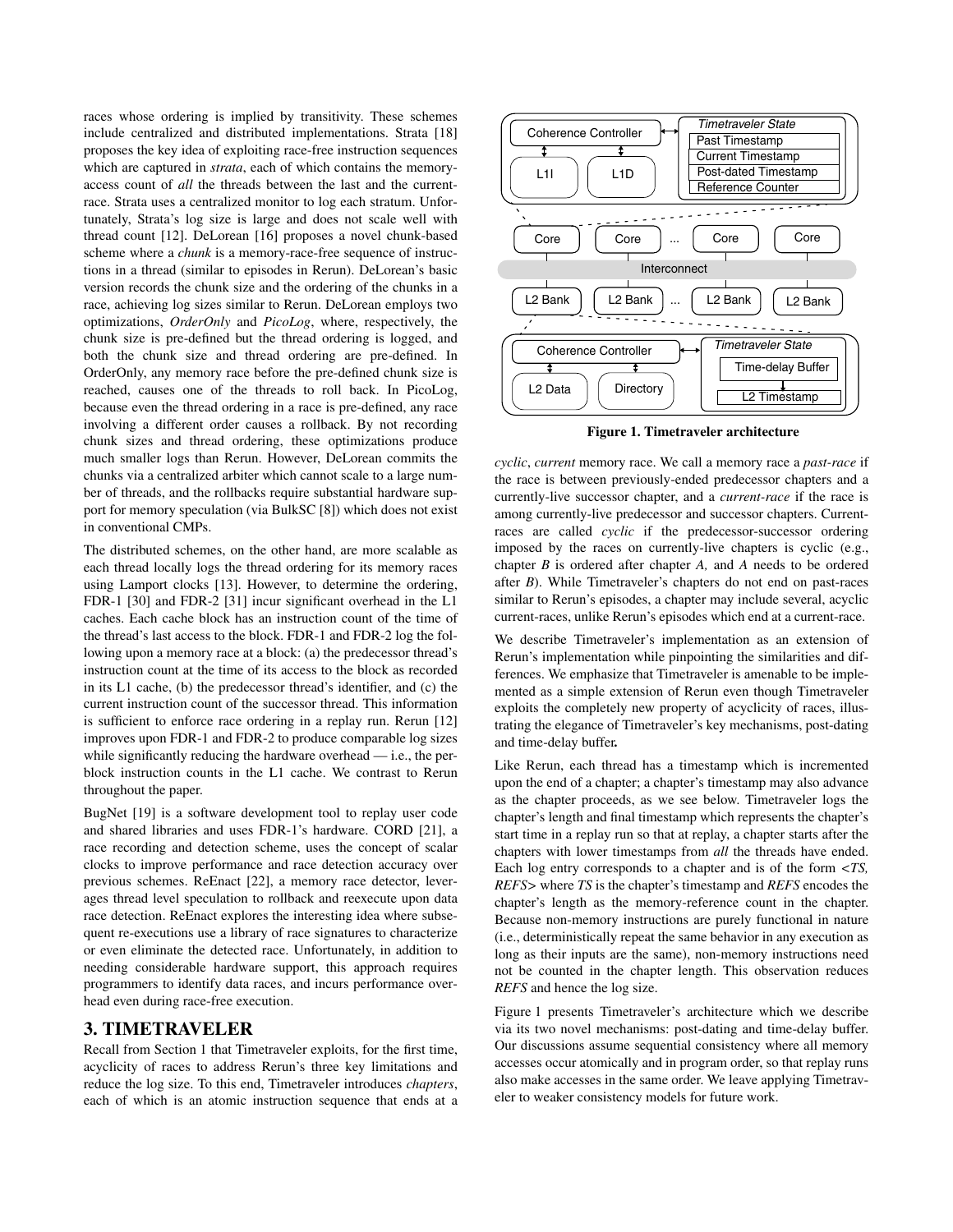# **3.1 Post-dating**

There are three kinds of races relevant to Timetraveler: past, acyclically current, and cyclically current. Because Timetraveler ends its chapters upon only the third kind and not the first two kinds, we need a way to distinguish among them. As Rerun also does not end its episodes upon past-races, we borrow Rerun's method of distinguishing between past- and current-races.

#### <span id="page-3-1"></span>*3.1.1 Post-dating: Overview*

Rerun deems a race via a block to be a past-race or current-race depending on whether the *predecessor thread* (that accessed the block first) accessed the block, respectively, in a *previous* episode or in the *current* episode. In the former case of a past-race, because the predecessor thread's previous episode has *already* ended, the successor thread's episode can ensure proper ordering by advancing its timestamp beyond the predecessor thread's *current* timestamp. Because the predecessor thread's current timestamp is guaranteed to be ordered after *its own* previous episode, transitivity guarantees that the successor thread's episode is ordered after the predecessor thread's previous episode. Not ending the successor threads' episodes in such cases enables Rerun to achieve long episodes, and hence small logs. We take the same approach for pastraces with one small modification: The successor advances its timestamp beyond the predecessor's *previous* chapter's timestamp instead of the predecessor's current timestamp. Because the above transitivity guarantee still holds, the correct ordering is captured. To this end, Timetraveler keeps two timestamps per thread, a *current timestamp* for the current chapter's timestamp and a *past timestamp* for the last completed chapter's timestamp.

In the latter case of current-races, Rerun ends the predecessor episode (the first limitation discussed in [Section 1\)](#page-0-0) so that the predecessor's timestamp does not advance beyond the successor's timestamp, ensuring proper predecessor-successor ordering. Not ending the predecessor would allow the predecessor's timestamp to advance due to other memory races which may violate the ordering. Timetraveler does not end a chapter on a current-race and addresses this problem via *post-dating* based on the key observation that chapters may include multiple current-races as long as (1) the predecessor and the successor chapters involved in every such race can *eventually* be ordered properly, and (2) the predecessorsuccessor ordering imposed by the current-races on the currentlylive chapters is not cyclic.

For the first constraint, the predecessor chapter provides a *postdated* timestamp to the successor chapter with the guarantee that in the future the predecessor chapter's timestamp will not advance beyond the post-dated timestamp. The post-dated timestamp is a fixed offset, called the *post-dating offset*, from the chapter's current timestamp (there is a corner case where the offsetting is different for optimization purposes, as we explain in [Section 3.1.3\)](#page-4-0). The successor chapter advances its own timestamp beyond the predecessor's post-dated timestamp, guaranteeing that it will always be ordered after the predecessor chapter. Cyclic ordering would require the chapter to advance beyond its own post-dated timestamp. Post-dating easily detects this condition and forces the offending chapter to end. All threads which do not have any postdated timestamp (threads with no memory race and successor-only threads) do not have any constraints on their timestamps and they can continue execution without ending their chapters. In case a



**Figure 2. Timetraveler's chapters**

<span id="page-3-0"></span>memory race requires a successor to increase its timestamp beyond the post-dated timestamp, the successor will end its current chapter, log it, clear the post-dating and start a new chapter. Because cyclic current-races are rarer than acyclic current-races, Timetraveler achieves longer chapters than Rerun, resulting in reduced log size.

To distinguish between past- and current-races, Rerun tracks whether a block has been accessed by a currently-live predecessor episode (i.e., a *current-block)*, or by a previously-ended predecessor episode (i.e., a *past-block*). This binary information requires significantly less hardware (e.g., bit per block or Bloom filters), compared to the exact instruction count of the access in the L1 as done in [30,31]. Rerun employs a pair of Bloom filters per thread to track the current-blocks as the set of blocks read and written by the thread's current episode. While races always involve a write, tracking reads and writes together in one set would misidentify multiple episodes reading the same block as being involved in a race. Therefore, reads and writes are tracked separately. Instead of Bloom filters, Timetraveler uses read/write bits in the cache tags ([Section 3.1.4](#page-5-0)).

#### <span id="page-3-2"></span>*3.1.2 Post-dating: Example*

To illustrate post-dating, [Figure 2](#page-3-0) shows an example of Timetraveler chapters for three threads  $T_i$ ,  $T_j$  and  $T_k$ , each with the initial timestamp of *TS* = 23. Time progresses downward; the arrows represent races and the ordering between the racing threads. At the time of each racing reference, we show the local timestamp. We omit the memory references that do not cause races (e.g., L1 cache hits). Each grey box represents a chapter and a horizontal line marks the end of a chapter. For the current-race between  $T_i$  and  $T_j$ via current-block *A*, *T<sup>i</sup>* provides a post-dated timestamp (*PDTS*) of 33 to  $T_j$  (the *post-dating offset* is 10). As a result,  $T_j$  advances its timestamp (*TS*) to 34 and provides a *PDTS* of 44 to  $T_k$  for the current-race via current-block *A*. Accordingly, *T<sup>k</sup>* advances its *TS* to 45. Another current-race between  $T_i$  and  $T_j$  via current-block *B* causes  $T_i$  to provide its already-established *PDTS* of 33 to  $T_j$ . However, because  $T_j$ 's *TS* is already 34 (i.e.,  $T_i$  and  $T_j$  are ordered correctly already), this race does not change *T<sup>j</sup>* 's *TS*. For the current-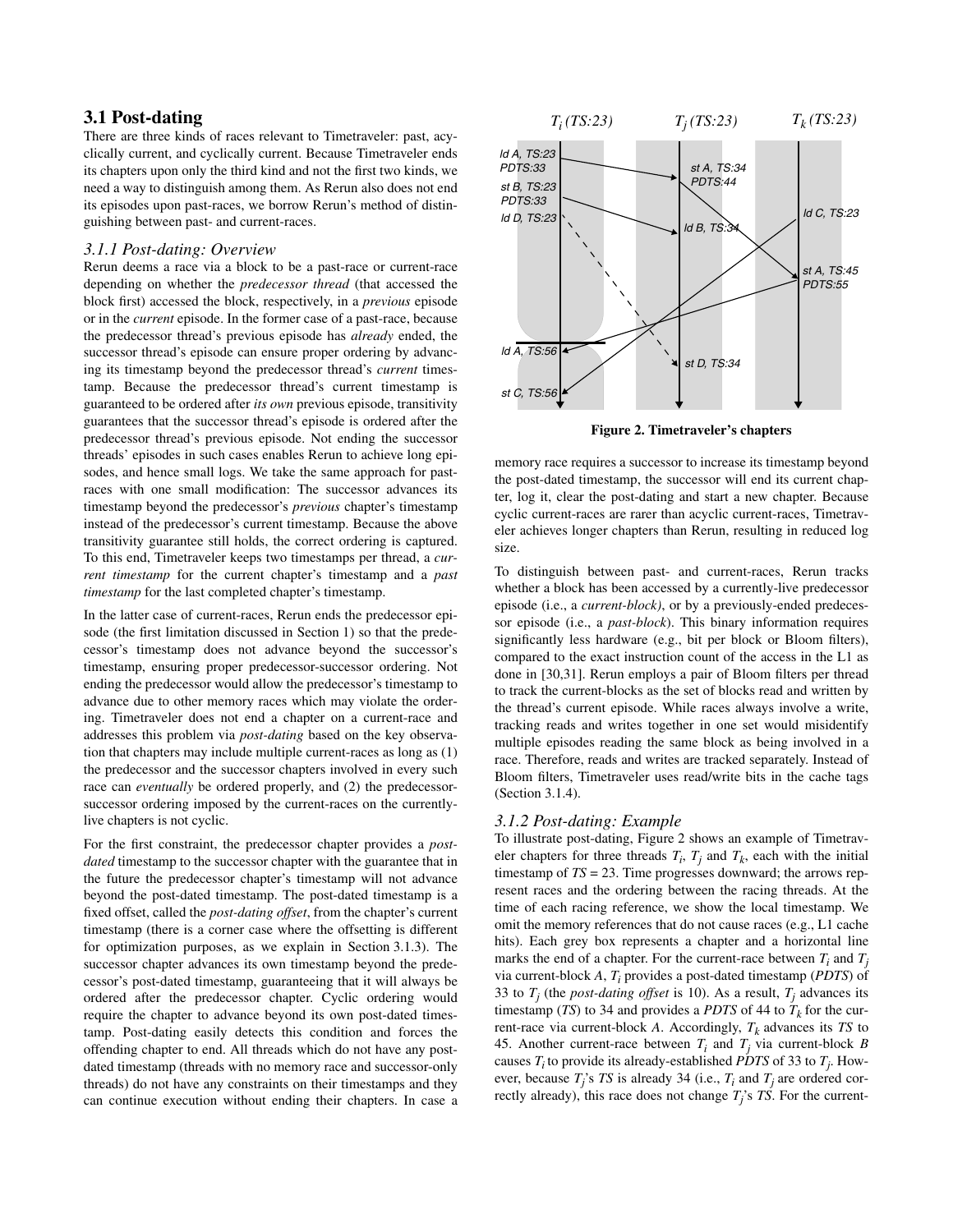

**Figure 3. Rerun's episodes**

<span id="page-4-1"></span>race between  $T_i$  and  $T_k$  via current-block A,  $T_k$  provides a PDTS of 55 to  $T_i$ . Advancing  $T_i$ 's *TS* to 56 would cause  $T_i$  to exceed its PDTS of 33, indicating a cyclic race. Consequently,  $T_i$  ends its chapter before the offending instruction, and starts a new chapter with a *TS* of 56. For the current-race between  $T_i$  and  $T_k$  via block *C*,  $T_k$  provides a PDTS of 55 to  $T_i$  whose *TS* is already 56, and hence results in no change. Finally, the race between  $T_i$  and  $T_j$  via block D is a past-race because the thread  $T_i$  has ended the chapter in which it last accessed the block. The thread  $T_i$  does not change its timestamp because the thread  $T_i$ 's past timestamp is lower than the thread  $T_j$ ' current timestamp. At the time of replay, the chapters are ordered as follows:  $T_i$ 's first chapter  $(TS = 23)$ ,  $T_j$ 's chapter (34)  $\leq$  *TS*  $\leq$  44),  $T_k$ 's chapter (45  $\leq$  *TS*  $\leq$  55), and  $T_i$ 's second chapter  $(TS \ge 56)$ . There is a corner case where the predecessor's PDTS is different than the value determined by the post-dating offset, as we explain in [Section 3.1.3.](#page-4-0)

In the case of Rerun, this example shows two past-races and four current-races, resulting in four episodes as shown in [Figure 3.](#page-4-1) *T<sup>i</sup>* 's first episode ends at  $TS = 23$  because it is the predecessor in the current-race with  $T_j$  via block A.  $T_i$ 's second episode starts at  $TS =$ 24 and ends at *TS* = 24 because it is the predecessor in the currentrace with  $T_i$  via block  $B$ . For each of these races, the figure shows how  $T_j$ 's  $TS$  advances from 23 to 24 and then to 25. The dotted arrows show past-races, e.g., block  $C$  is a past-block for  $T_k$  at the time of  $T_i$ 's access because  $T_k$  accesses  $C$  in its first episode which ends before  $T_i$ 's access. Being a past-race, this race does not cause *Tk* 's second episode to end and simply causes *T<sup>i</sup>* 's *TS* to advance to 28. We see that there are a total of four current-races which result in four episodes. At the time of replay. the episodes would be ordered as follows: *T<sup>i</sup>* first episode (*TS* = 23), *T<sup>i</sup>* second episode (*TS*  $= 24$ ),  $T_j$  first episode (*TS* = 25), and  $T_k$  first episode (*TS* = 26).

#### <span id="page-4-0"></span>*3.1.3 Post-dating: Operation*

To track the memory blocks accessed in a current chapter, a thread increments its REFS counter for the current chapter and sets the read/write bits for the accessed blocks upon commit of a memory operation (see [Figure 4](#page-4-2), lines 1-3). In the absence of cache misses, a thread executes without ending its current chapter and its timestamp remains unchanged. In the case of a miss, races are detected

#### *On commit of a mem op [1]*

```
REFS++
[2]
```
*set read/write bit based on load/store [3]*

#### *On sending request for block A [4]*

*REQUEST (A, PDTS) [5]*

#### *At predecessor (On data/ack send for block A) [6]*

- *If the access is a memory race [7]*
- *If A is a past-block [8]*
- *SEND (A, PTS) [9]*
- *else // current-block [10]*
- *if rec\_PDTS is unset, [11]*
- *if my\_PDTS unset then my\_PDTS = CTS + D\_PDTS [12]*
- *[13] else if*  $CTS \geq rec$  *PDTS* // successor ends, cycle detected
- *if my\_PDTS unset then my\_PDTS = CTS + D\_PDTS [14]*
- *else // successor also has PDTS, try half-way [15]*
- *my\_PDTS = min (my\_PDTS, (CTS + (rec\_PDTS CTS) /2)) [16]*
- *SEND (A, my\_PDTS) If the access is not a memory race [18] [17]*
- *If A is a past-block [19]*
- *SEND (A, PTS) [20]*
- *else [21]*
- *SEND (A, CTS) [22]*

[23] At successor (On data receive, RECEIVE (A, rec\_TS))

- [24] If  $rec\_TS \ge my\_POTS$  // limit reached, end chapter
- *LOG (REFS, CTS) [25]*
- *clear read/write bits and REFS [26]*
- *clear PDTS [27]*
- *PTS = CTS [28]*
- *CTS = rec\_TS + 1 [29]*

*CTS = max (rec\_TS + 1, CTS ) else // increment my timestamp without ending chapter [30] [31]*

| <b>Abbreviations:</b>                         |                                  |
|-----------------------------------------------|----------------------------------|
| $PDTS = Post-dated$ timestamp                 | $REFS = Memory$ references count |
| $CTS = Current$ timestamp                     | $rec$ PDTS = Received timestamp  |
| $PTS = Past$ timestamp                        | $rec$ $TS = Received$ timestamp  |
| $D\_PDTS = Post\text{-}dating \text{ offset}$ |                                  |

#### **Figure 4. Post-dating algorithm**

<span id="page-4-2"></span>through coherence actions as done in previous schemes  $-$  e.g., a successor thread's read miss satisfied by a remote predecessor's dirty block. The successor thread sends its post-dated timestamp along with the coherence request message for a block (see [Figure 4](#page-4-2), lines 4-5). The predecessor thread(s) check the read/write bits in the L1 to determine whether a race exists and if so, whether it is a past- or a current-race (i.e., the requested block is a pastblock or a current-block for the predecessor respectively). We discuss the cases of a past-race and a current-race first and then the case of the absence of a race.

In the case of a past-race (via a past-block), the predecessor threads send their last-completed chapters' timestamps piggybacked on the coherence reply payload (data or acknowledgement, as appropriate) to the successor thread (see [Figure 4,](#page-4-2) lines 8-9).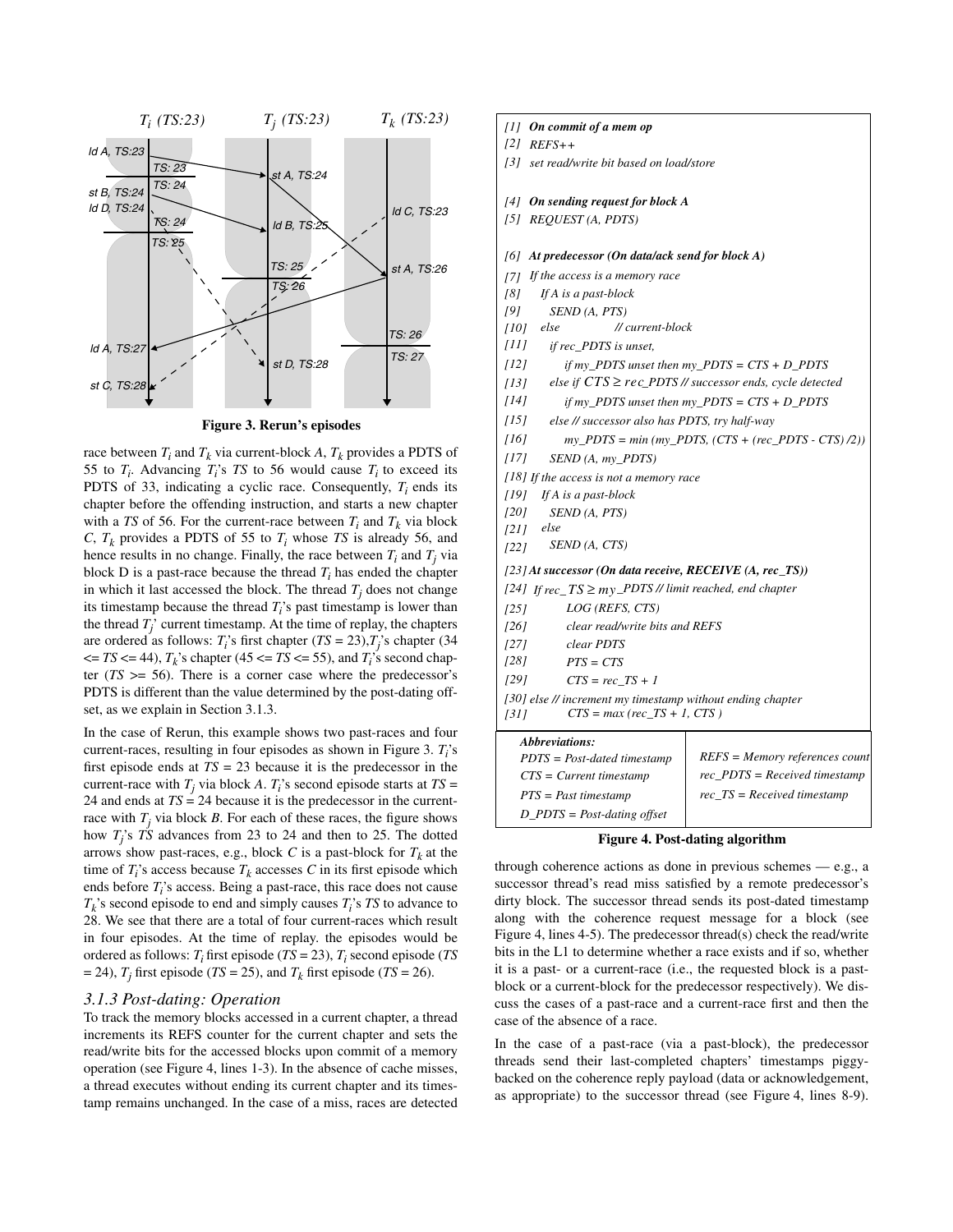This action is similar to Rerun's action [\(Section 3.1.1](#page-3-1)). The successor thread advances its timestamp one more than the largest of the predecessors' past timestamps. Neither the predecessor nor the successor threads end their chapters.

In the case of a current-race (via a current-block), Timetraveler's actions are different from Rerun's [\(Section 3.1.1\)](#page-3-1). There are three cases based on the successor's PDTS, which is sent in the coherence request payload. (i) If the successor's PDTS is not set, then the predecessor sends its PDTS (if the predecessor's PDTS was not set, then it is set to be the current timestamp added to the post-dating offset) (see [Figure 4,](#page-4-2) lines 11-12). (ii) If the predecessor's current timestamp already exceeds the successor's PDTS, the predecessor sends its PDTS and the successor ends its chapter, clears its read/write bits, REFS, and PDTS, and starts a new chapter which is ordered correctly after the predecessor's PDTS (see [Figure 4](#page-4-2), lines 13-14, 24-29). (iii) If the successor's PDTS is set, the successor's *TS* is already limited by its *PDTS*; therefore, if the predecessor blindly sends its PDTS to the successor, then this computed value may exceed the successor's PDTS causing the successor's chapter to end. Instead, the predecessor *tries* to change its own PDTS to half-way between the successor's PDTS and the predecessor's current timestamp, so that the successor has some room and its chapter need not end (see [Figure 5](#page-5-1)). If this half-way point exceeds the predecessor's current PDTS, the predecessor's PDTS does not change (because a predecessor cannot increment its PDTS once assigned) and the successor chapter ends like the second case. If the half-way point does not exceed the predecessor's current PDTS then the predecessor's PDTS would retreat in time so that the predecessor's other successors are still ordered correctly. Therefore this change occurs only if the halfway point does not exceed the predecessor's current PDTS (see [Figure 4](#page-4-2), lines 15-16). The half-way computation is approximate and done by simply dropping the least-order bit instead of expensive, accurate dividing. This third case is the corner case mentioned in [Section 3.1.2](#page-3-2).

For both past- and current-races, the successor always advances its current timestamp by incrementing beyond the received timestamp if the received timestamp is greater than its timestamp (see [Figure 4](#page-4-2), lines 29,31). If there are multiple predecessors, then all the predecessors take the above actions and the successor advances beyond the largest received timestamp.

So far, we have covered the cases when a predecessor detects a past- or a current-race. Now we discuss the case of a predecessor detecting the absence of a race (i.e., a read miss encounters a clean, shared block). The read miss must still be ordered after the last write to the block. The issue is that the block may have changed coherence state after the last write due to either reads from other cores (e.g., Modified to Shared downgrade) or evictions (we cover L1 evictions later in [Section 3.1.4](#page-5-0)). As such, the state changes hide the fact that a write has occurred. However, ordering the read miss after the entity that has the block (another thread or L2) would ensure that the read is ordered after the write (that entity would have been ordered after the write). Accordingly, the reader advances its own timestamp to one more than the received timestamp. If the sending entity is another thread, then depending upon whether the block is past or current with respect to the thread's current chapter, the thread sends its last-completed chapter's timestamp or the current timestamp (see [Figure 4](#page-4-2), lines 18-22).



<span id="page-5-1"></span>Following Rerun, we send the timestamps as part of coherence

message payloads, incurring minimal latency and bandwidth overheads (we report our overhead in [Section 5.1](#page-8-0)). In addition to the obvious impact of the overheads on performance and hence adoption of the scheme, support for deterministic replay should not perturb execution such that turning on the support introduces nondeterminism in the observability of bugs. Because the higher the overheads the higher the perturbance, achieving minimal latency/ bandwidth overhead is important. We note that the additional harwdare needed for post-dating is minimal: one post-date timestamp register per core.

# <span id="page-5-0"></span>*3.1.4 L1 evictions and L2*

The remaining issues with post-dating are L1 evictions and modified-to-shared downgrades. If a block accessed by a currently-live chapter (i.e., a *current-block*, as defined in [Section 3.1.1](#page-3-1)) is evicted or downgraded from the L1 then a current-race via the block may go undetected in the shared L2. To avoid this problem, Rerun conservatively ends the episode upon a current-block eviction or downgrade (the second limitation discussed in [Section 1](#page-0-0)), essentially converting potential future current-races into past-races by forcing all evicted or downgraded blocks to be past-blocks. As in the case of current-races via L1-resident blocks, not ending the predecessor would allow the predecessor's timestamp to advance which may violate the predecessor-successor ordering.

Even though the episode is ended upon current-block evictions and downgrades, the ended episode's timestamp is needed to advance the successor's timestamp and properly order the successor episode. We first explain how Rerun addresses this problem before explaining how Timetraveler addresses L1 evictions and downgrades. In Rerun, L1 evictions and downgrades send their timestamps to L2 which maintains a coarse-grain, per-bank timestamp to avoid the overhead of per-block timestamps (because races through the L2 are less frequent than those through the L1). The per-bank timestamp is updated whenever the L1 timestamp is larger than the per-bank timestamp. Silent replacements (i.e., replacements of a clean, shared copy), a key optimization of directory coherence, also end the episodes like non-silent replacements on current-block evictions but do not generate any traffic to the directory and hence do not update the L2 timestamp. However, the directory forwards requests to the L1 cache for silently-replaced blocks due to lack of knowledge of the replacements. The L1 replies to the requests with the current timestamp, so that the successor is guaranteed to be ordered after the current timestamp, and hence by transitivity, after the episode-ending silent L1 eviction, which occurred in the past.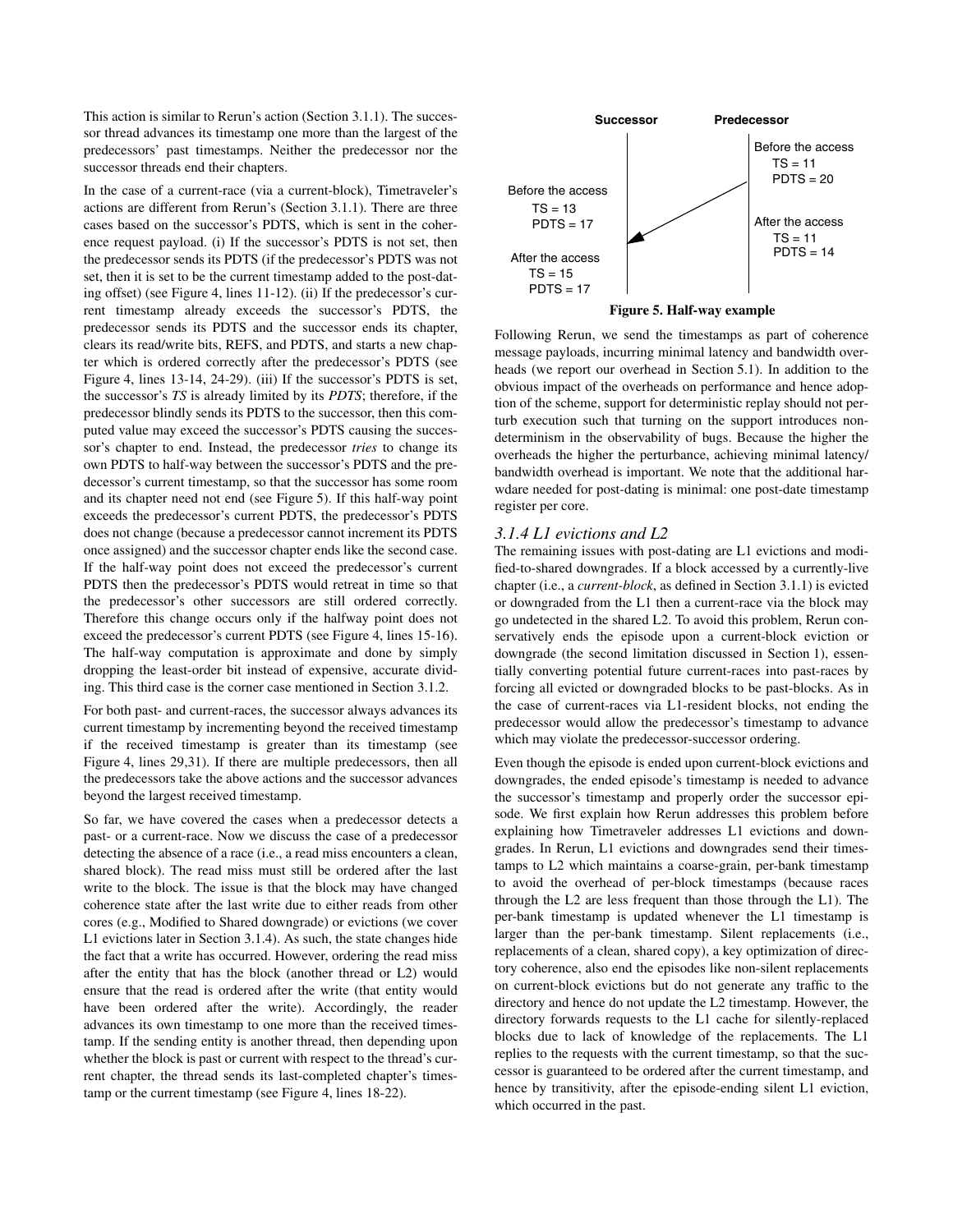Because ending the chapters upon L1 evictions and downgrades would shorten the chapters, Timetraveler instead employs post-dating to address this limitation. Upon evicting or downgrading a current-block, a chapter sends its post-dated timestamp to the L2 bank, without ending the chapter. The post-dated timestamp guarantees that any successor accessing the block in the L2 is ordered after the predecessor (evicting thread). For past-block evictions or downgrades, a chapter sends its past timestamp to the L2 bank. While we employ post-dating for non-silent replacements, we perform an additional optimization for silent replacements. Blindly post-dating upon silent replacements of current-blocks would unnecessarily shorten chapters, which cannot advance past the post-dated timestamp in the common case where there are no future requests for the silently-replaced current-block. Instead, we employ a single bit per cache set indicating that a current-block in the set has been replaced silently. Later coherence requests to such silently-replaced blocks are guaranteed to be forwarded to the L1 by the directory. Such requests would miss in the cache but would map to a set with the bit turned on. Accordingly, we post-date the chapter under the conservative assumption that a current-race is about to occur via the replaced block. This bit per set is similar to FDR-2's per-set timestamp for replaced blocks.

Finally, Rerun's Bloom filters decouple the timestamp state from the cache so that the cache is not complicated by the timestamp state, and the filters and the cache can be sized independently. While such decoupling was proposed first in FDR-2 which has full-blown timestamps per block, Rerun has only two bits per block which is not so large as to complicate the cache. Further, though 512-bit and 1024-bit filters suffice so that the state held by the filters is small (64-128 bytes) [12], each bit in the 512-bit filter needs to be addressed requiring a 9-to-512 decoder which incurs a large area overhead [24]. Reducing the area overhead via smaller filters causes false positives which force Rerun's episodes to end. Consequently, we advocate using read/write bits in the cache tags like many speculative memory schemes [9,10,26] and hardware transactional memory schemes [11,17]. Unlike many of these schemes, Timetraveler's bits do not interact with or change coherence actions in any way (i.e., no nacks or wait states which may cause deadlocks or livelocks), and hence do not add any complexity to coherence. Though one may think that updating the read bits on a read access requires an extra write upon a read access, reads already update replacement information (e.g., LRU) which could be extended to update the Timetraveler read bits.

#### <span id="page-6-0"></span>**3.2 Time-delay Buffer**

In Rerun, the L2 bank inherits the evicted or downgraded blocks' normal or post-dated timestamps based on whether the block is past or current. However, eviction or downgrade of a single recently-accessed block forces the *entire* L2 bank to advance to the block's (normal or post-dated) timestamp, even if all the other blocks in the bank were accessed at much older timestamps (the third limitation discussed in [Section 1\)](#page-0-0). If Timetraveler were to employ this inheritance, a current chapter that hits in an L2 bank would advance its timestamp beyond the bank's timestamp and hence ensure correct ordering with respect to the chapters that last accessed the block. If the bank's timestamp were to exceed the chapter's post-dated timestamp upon an L2 hit, the requester would have to end its chapter even if the access is made to an unrelated L2 block — that is, even if it is a false cycle. To address this problem, we make the key observation that if L1 evictions are delayed from advancing the L2 bank's timestamp, the current chapters' post-dated timestamps would not be exceeded and false cycles would be prevented. To this end, we propose a per-L2-bank *timedelay buffer*, Timetraveler's second novel mechanism, which holds the timestamps of a few recent evictions ([Figure 1\)](#page-2-1).

If an L1 writeback's timestamp is greater than the L2 bank's timestamp, the L1 writeback checks the buffer for address matches. In the absence of a match, the writeback address and timestamp are placed in the buffer — the writeback data is sent to the L2 and not held in the buffer; upon a match, the matching entry's timestamp is updated if the writeback timestamp is larger. L1 misses also check the buffer for address matches and upon a match, the matching entry's timestamp is returned. In the case of an exclusive access, the entry is removed from the buffer. This removal occurs because a matching L1 miss implies that the block has now moved into an L1 with a more recent timestamp than that in the entry, so that races via the block would be caught by coherence and hence the entry in the buffer is obsolete.

The buffer is organized as a FIFO which empties its entries into the L2 bank. Each dequeued entry from the buffer updates the L2 bank's timestamp if the entry's timestamp is larger. Emptying the buffer as per timestamp order instead of arrival order does not reduce the impact of the L2 bank's timestamp on chapter ending enough to justify complex timestamp-ordering circuitry.

We optimize the time-delay buffer to avoid false self-cycles. Blocks that are written back by a chapter may be accessed later by the same chapter and the chapter may have to end because of its own post-dating. To avoid this problem, we include the core identifier in the buffer entry so that the entry's timestamp is ignored upon a core identifier match (i.e., the chapter's timestamp is not changed when a block is re-accessed). One complication that arises is that when the block is moved back into the L1 from the buffer after a previous L1 eviction within the same chapter, the block loses the read/write bits from before the eviction. If the block was written prior to the eviction and read after the eviction, then the block read/ write bits would reflect only the read and not the write. Thus, Timetraveler may miss some conflicts via such blocks. Thus we keep read/write bits in the buffer as well to propagate the block state from the delay-buffer to L1. If the block is dequeued from the buffer and sent to the L2 before being re-accessed, the re-access would result in a self-race causing the chapter to end (this case may shorten chapters but occurs only when the buffer capacity is exceeded). We observe that this case is infrequent.

We summarize the hardware requirements for Rerun and Timetraveler in [Table 1](#page-7-2). While Timetraveler's time-delay buffer is extra, the buffer holds only addresses and timestamps, but not data. We find that a modest-sized buffer suffices (e.g., 8 entries per bank).

For OS events such as context switches and thread migrations, we end chapters, like Rerun. There is one minor interaction between thread migration and the core identifiers in the time-delay buffer entries. The buffer may incorrectly consider a newly-migrated thread on a core, with the same core identifier as the previous thread on the core, to be the previous evictor of a block, assume a self-cycle, and ignore the block's timestamp. Such ignoring may cause Timetraveler to miss some current-races between the previous and newly-migrated threads. To address this problem, a newly-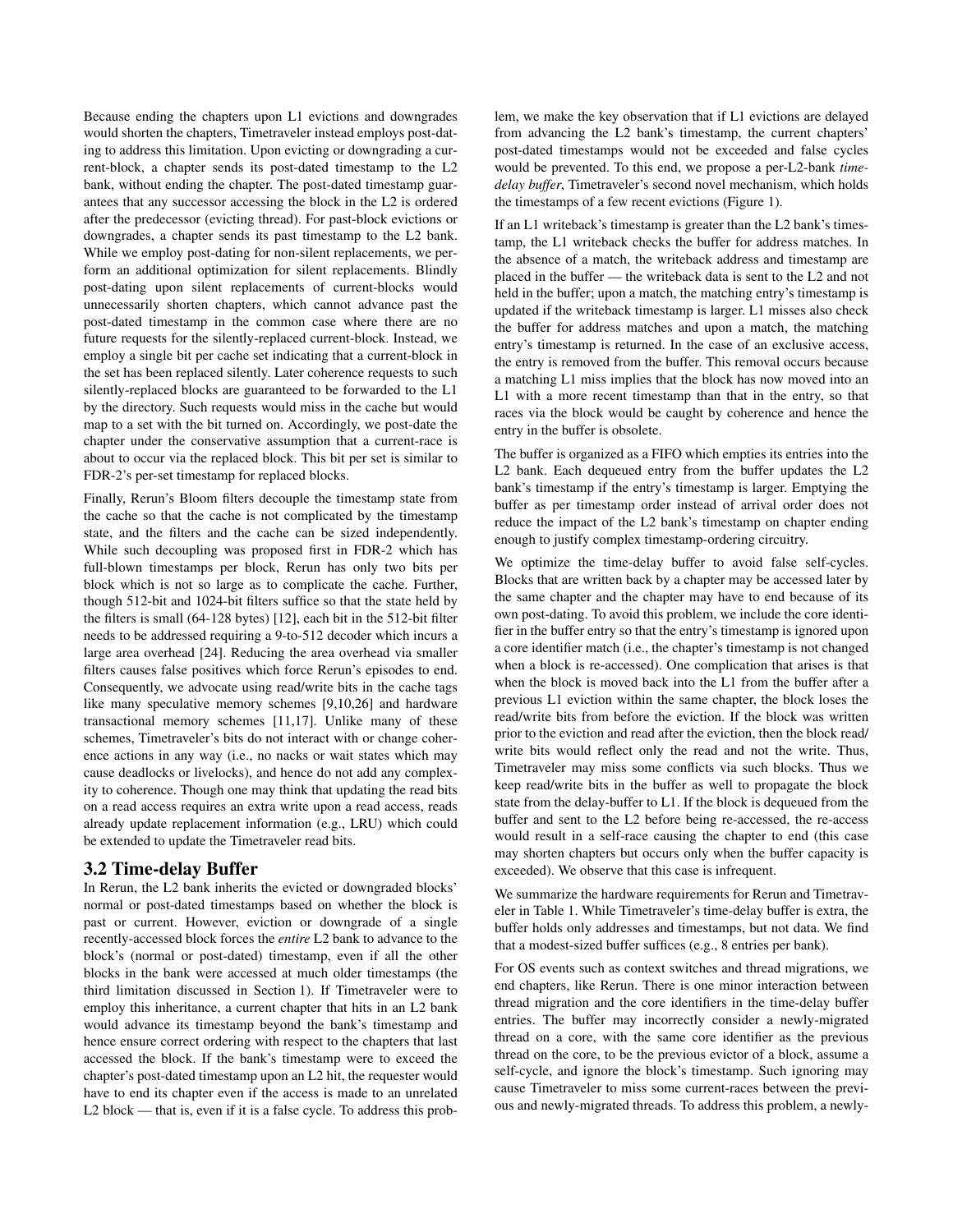**Table 1. Hardware requirement**

<span id="page-7-2"></span>

| <b>Hardware</b>            | Rerun                             | Timetraveler                                                                                                                                                                            |  |  |
|----------------------------|-----------------------------------|-----------------------------------------------------------------------------------------------------------------------------------------------------------------------------------------|--|--|
| Per Core                   |                                   | -Episode length counter   -Chapter length counter                                                                                                                                       |  |  |
|                            | -Read and write Bloom<br>lfilters | -One timestamp register - Three timestamp regis-<br>ters for current, past, and<br>post-dated timestamps<br>-One read and one write bit<br>per L1 cache block and<br>one bit per L1 set |  |  |
| Per L <sub>2</sub><br>Bank |                                   | -One timestamp register   -One timestamp register<br>-Time-delay buffer where<br>each entry holds a block<br>address, R/W bits, core id,<br>and a timestamp.                            |  |  |

migrated thread's timestamp starts by advancing one more than the larger of (1) the thread's starting timestamp for its next chapter and (2) the previous thread's post-dated timestamp. This advancing ensures that the previous thread's blocks held in the time-delay buffer are in the past of the newly-migrated thread and hence cannot cause current-races.

# <span id="page-7-5"></span>**3.3 Discussion**

While most often chapters end due to cyclic, current-races, Timetraveler may prematurely end a chapter due to the following false reasons: (1) an acyclic race where the successor's post-dated timestamp happens, by chance, to be smaller than the predecessor's timestamp ([Section 3.1.3](#page-4-0)); (2) exceeding the post-dated timestamp due to past-races [\(Section 3.1.3](#page-4-0)), (3) exhaustion of the post-dated timestamp due to half-way division [\(Section 3.1.3\)](#page-4-0), (4) unnecessary post-dating due to L1-evicted current-blocks that are not accessed by any other thread; (5) false cycles through the L2 upon exceeding the Time-delay buffer's capacity [\(Section 3.2\)](#page-6-0); and (6) exhaustion of the memory reference counter (i.e., REFS in [Section 3\)](#page-2-0). We found that in practice these cases are uncommon.

Finally, because post-dating advances the timestamps by the postdating offset, Timetraveler's timestamps may advance much faster than Rerun's timestamps and may exhaust the timestamp space sooner (e.g., 32 bits). Upon such exhaustion, all the threads' chapters end, and the time-delay buffer and L2 banks' timestamps are reset. However, because a thread's successive chapters' timestamps differ only by small amounts (e.g., 256), we can employ wellknown log compression [23] to record only the differences between successive timestamps instead of the entire timestamp. This compression scheme allows a larger timestamp space without increasing the log size; only the timestamp registers in the core and the time-delay buffer need to be wider.

# <span id="page-7-0"></span>**4. METHODOLOGY**

We simulate Timetraveler using Wisconsin GEMS-2.1 [15] built on top of Simics, a full-system simulator[14]. We simulate a SPARC-based multicore system running Solaris 10. The hardware parameters are given in [Table 2](#page-7-3). We use three commercial workloads and three scientific applications from Splash-2 suite [29], as described in [Table 3](#page-7-4). To account for statistical variations, we use enough randomly-perturbed runs to achieve 95% confidence [5]. We compare Timetraveler with Rerun, the best previous distributed

**Table 2. Base system configuration**

<span id="page-7-3"></span>

| Cores                | 8, in-order                                                                                                      |
|----------------------|------------------------------------------------------------------------------------------------------------------|
| L1 Caches            | Split I&D, Private, 32K 4-way set associative,<br>write-back, 64B cache block, LRU replace-<br>ment, 3 cycle hit |
| L <sub>2</sub> Cache | Unified, Shared, Inclusive, 8M 8-way set asso-<br>ciative, write-back, 8 banks, LRU replacement,<br>37 cycle hit |
| Directory            | Full bit vector in the L2                                                                                        |
| Memory               | 8 GB, 300 cycles                                                                                                 |
| Coherence            | <b>MESI</b> Directory, silent replacements                                                                       |

scheme. We simulate Rerun using Bloom filters of the same size as in [12] — i.e., 256 bits for the write filter and 1024 bits for the read filter. Timetraveler uses two read/write bits per L1 cache block, one bit per L1 set for silent replacements [\(Section 3.1.4\)](#page-5-0), post-dating offset of 10, and a 696-byte, 8-entry time-delay buffer per L2 bank, where each entry holds an address, a timestamp, core identifier, and R/W bits. For both Timetraveler and Rerun, we assume 32-bit timestamps and a 16-bit memory reference counter**.** While log compression via timestamp differences is possible (as mentioned in [Section 3.3\)](#page-7-5), we assume uncompressed logs for both Timetraveler and Rerun.

# <span id="page-7-1"></span>**5. EXPERIMENTAL RESULTS**

We start by comparing the log sizes of Timetraveler against those of Rerun, followed by a dissection of the chapters and an analysis of the various reasons due to which the chapters end (either due to true or false cycles, as discussed in [Section 3.3\)](#page-7-5). Next, we isolate

#### **Table 3. Benchmarks**

#### **Commercial (com)**

<span id="page-7-4"></span>**Apache** is a web server. We use Apache 2.2.11 [27] and SURGE v1.3 [7] with http 1.1 capability to generate web requests from a repository of 20,000 files (~500MB). We simulate 3200 clients, each with 25ms think time between requests, and warm up for ~1,500,000 transactions before measuring 600 transactions.

**Online Transaction Processing (OLTP)** models the database for a wholesale supplier, with many users performing concurrent transactions. We use PostgreSQL v8.3.7 [2] database server and Open Source Development Labs Test Suite DBT-2 v0.40[1] for modeling users based on TPC-C specifications. We use a 5 GB database with 25,000 warehouses. We simulate 128 users with 0 think time, and warm up the database for  $\sim$  100,000 transactions before taking measurements for 200 transactions.

**SPECjbb2005** is a java-based server workload v1.07[3] for online transaction processing in middle ware. We use Sun J2SE v1.5.0 JVM. We simulate 1.5 warehouses per processor with 0 think time, warm up for 350,000 transactions and take measurement for 10,000 transactions.

# **Scientific (sci)**

**SPLASH-2:** We use *ocean*, *raytrace*, and *water-nsquared* from SPLASH-2[29]. We run these applications to completion using default parameters. For raytrace, we render the "car" object as provided by the SPLASH-2 suite.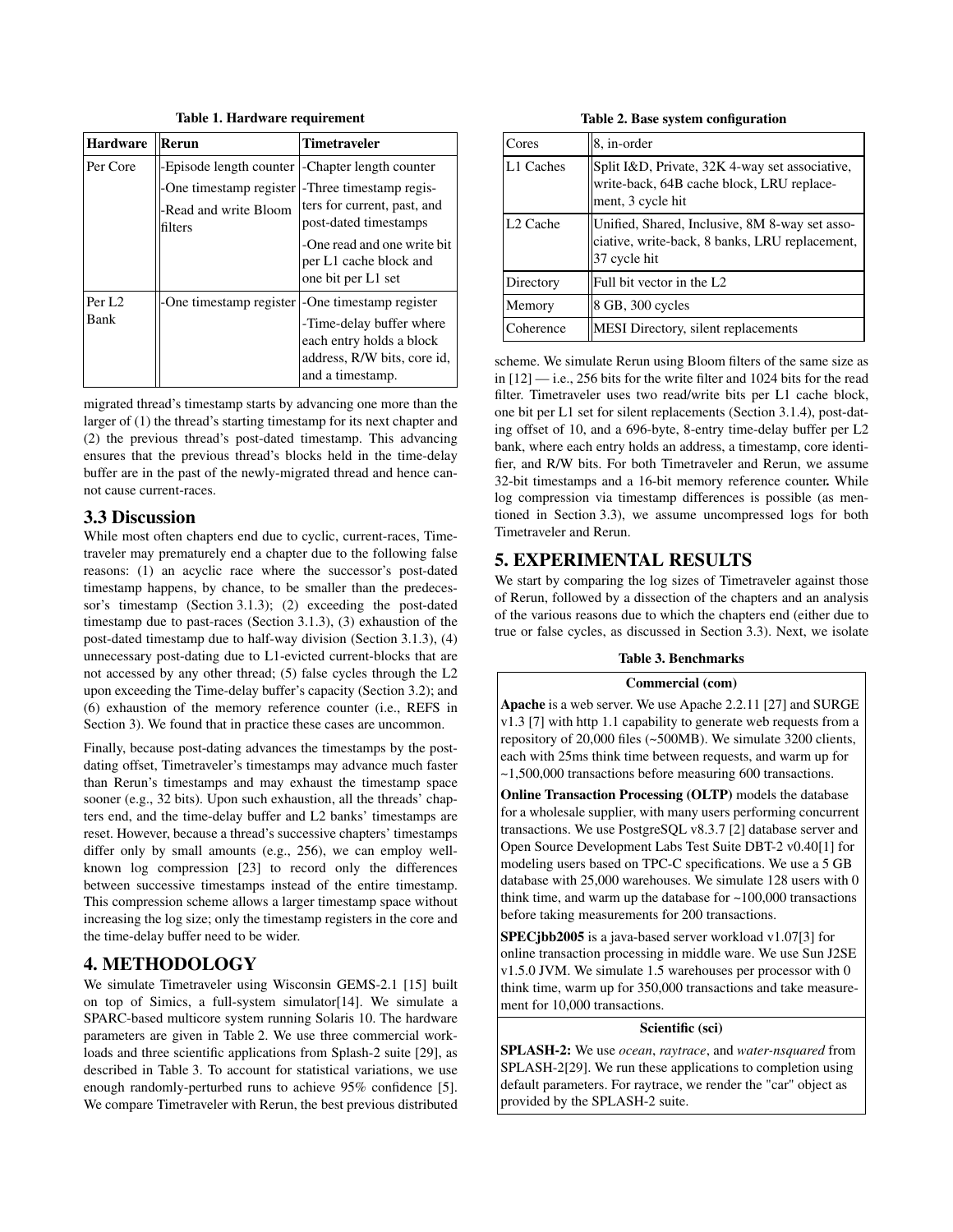

**Figure 6. Log size**

<span id="page-8-1"></span>the contributions of post-dating and time-delay buffer. Then, we present Timetraveler's sensitivity to its various parameters (e.g., time-delay buffer size). We conclude this section by showing the scalability of Timetraveler with the number of cores.

# <span id="page-8-0"></span>**5.1 Timetraveler's Log Size**

We compare Timetraveler with Rerun in terms of the log size. The *Ideal* bar represents true cyclic, current-races which we identify using a race table by recording in a graph the races among the threads' live chapters via all (L1-resident and L1-evicted) blocks, and detecting true cycles using a depth-first-search of the graph without using post-dating. [Figure 6](#page-8-1) shows the log size of the schemes in bytes per thousand instructions executed (Y-axis, lower is better) for each benchmark (X-axis). The two rightmost clusters show the mean for the commercial benchmarks (*mean-com*) and scientific benchmarks (*mean-sci*). Because the commercial and scientific benchmarks behave quite differently, we separate their means. The numbers on top of the bars are the average lengths in number of memory references of Timetraveler's chapters and Rerun's episodes. Rerun's log sizes for the commercial benchmarks as obtained by us are in line with the original paper (which does not show scientific benchmarks).

Timetraveler achieves lower log growth rate (i.e., smaller log) than Rerun for all benchmarks providing 91%, 89%, and 84% reductions for *specjbb*, *apache*, and *oltp*, respectively, and 99%, 77%, and 99% reductions for *water-nsquared*, *ocean*, and *raytrace*, respectively, with mean reductions of 88% and 99% for the commercial and scientific benchmarks, respectively. Timetraveler's log size on average is 0.44 and 0.03 bytes per 1000 instructions for the commercial and scientific benchmarks, respectively, which are close to Ideal's log size of 0.25 and 0.02 bytes per 1000 instructions. Because the scientific benchmarks have much less data sharing and synchronization, and hence significantly fewer cyclic races than the commercial benchmarks, Timetraveler achieves greater log size reduction over Rerun in the scientific benchmarks than the commercial benchmarks.

To put these reductions in perspective, for an 8-core multicore using aggressive 2-GHz, 1-cycle-per-instruction cores, Timetraveler's log grows as 950 KB/s and 59 KB/s for the commercial and scientific benchmarks, respectively, as compared to Rerun's rate of 8 MB/s and 7.3MB/s. Timetraveler's mean chapter lengths are 2569 and 1274 memory references for the commercial and scientific benchmarks, respectively, as compared to Rerun's episode length of 283 and 71 memory references, and Ideal's chapter lengths of 4709 and 1501 memory references. Due to rampant replacements which force Rerun to end its episodes, *waternsquared* and *raytrace* have unusually short episodes in Rerun. The log reductions show the benefit of Timetraveler's approach of exploiting both past- and acyclic, current-races over Rerun's approach of exploiting only past-races. This improvement requires Timetraveler's time-delay buffer which is extra hardware but the overhead is only 696 bytes for an 8-core CMP. The overhead due to piggybacking timestamps on coherence messages and writing the log increases Timetraveler's total chip bandwidth by nearly 11% which is close to Rerun's 10% increase.

We now turn to DeLorean [16], the latest centralized scheme. In addition to being more scalable and using less hardware, Timetraveler achieves a log size of 0.05 bits per core/1000 instructions compared to DeLorean's 0.3 bits per core/1000 instruction for PicoLog without compression, as reported in [16]. We present this comparison with the caveat that the numbers are from different systems using different hardware parameters and benchmarks.

#### **5.2 Chapter Analysis**

In this subsection, we first present a dissection of the chapters and later we analyze the reasons contributing to the ending of a chapter

#### *5.2.1 Chapter Dissection*

[Table 4](#page-9-0) shows the events occurring inside a chapter. *Current-races* (A) are the total number of current-races per chapter. *Currentblock replacements* are divided into two categories; those that would have resulted in current-races had they not been replaced and had the chapter not ended (B), and those that do not lead to races (C). Column (D) shows the total number of current-races within a chapter which is the sum of (A) and (B). Columns (A), (B), and (C) represent the cases where Rerun ends its episodes. However, the numbers in the table do not directly relate to Timetraveler's improvements over Rerun because Timetraveler's chapters are longer than Rerun's episodes, and hence may have more current-block replacements compared to Rerun's episodes. Also, some of the past-races in Rerun may turn into current-races for Timetraveler, and vice versa. From the table, we see that a chapter covers 6.8 and 6.4 current-races, on average, for the commercial and scientific benchmarks, respectively. *Timestamp sent from buffer* (E) shows the number of times the time-delay buffer, and not the L2, sends the timestamp for an L1 miss. This count shows the number of times a chapter may avoid potential false cycles through the L2.

#### *5.2.2 Reasons for Ending Chapters*

We analyze the reasons — false ones listed below and the true one of cyclic, current-races — for Timetraveler to end a chapter and show that the majority of chapters end on true cycles. In [Figure 7](#page-9-1), the Y-axis represents the fraction of chapters ended due to each of the reasons (normalized to 100%), and the X-axis shows the benchmarks. *True cycles* represent cyclic, current-races as mentioned in [Section 5.1](#page-8-0). We list the false reasons as follows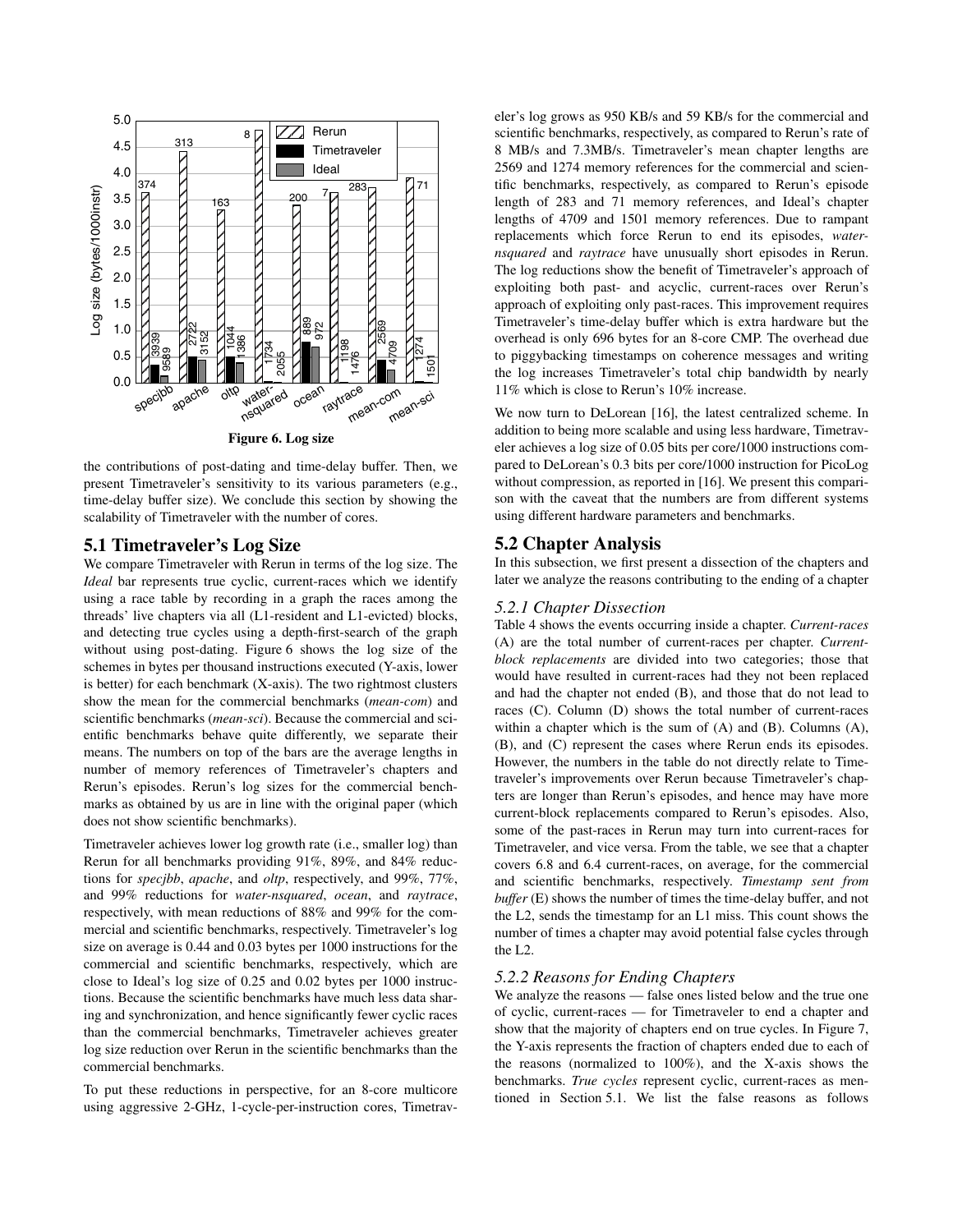**Table 4. Chapter dissection**

<span id="page-9-0"></span>

|                | Current-races (A) | <b>Current-block</b><br>replacements |                      |                                    |                                   |
|----------------|-------------------|--------------------------------------|----------------------|------------------------------------|-----------------------------------|
| Benchmarks     |                   | Current-races<br>€                   | Non-races<br>$\odot$ | Total current-races<br>chapter (D) | Timestamp sent<br>from buffer (E) |
| specjbb        | 0.6               | 1.1                                  | 21.0                 | 1.7                                | 0.79                              |
| apache         | 1.5               | 8.0                                  | 26.1                 | 9.5                                | 3.02                              |
| oltp           | 3.4               | 5.8                                  | 12.2                 | 9.3                                | 1.95                              |
| water-nsquared | 2.3               | 6.4                                  | 228.2                | 8.7                                | 6.41                              |
| ocean          | 1.8               | 2.4                                  | 5.1                  | 4.1                                | 1.47                              |
| raytrace       | 2.4               | 3.9                                  | 197.8                | 6.3                                | 3.26                              |
| mean-com       | 1.8               | 4.9                                  | 19.8                 | 6.8                                | 1.92                              |
| mean-sci       | 2.1               | 4.2                                  | 143.7                | 6.4                                | 3.71                              |

([Section 3.3](#page-7-5)). *False cycles through L1* represents the chapters ending due to acyclic races via L1-resident blocks where the successor's post-dated timestamp happens, by chance, to be greater than the predecessor's timestamp. *False cycles through L2* represents the chapters ending due to one of two cases: (1) L1 misses which also miss in the time-delay buffer and the L2 bank's timestamp is greater than the requesting thread's post-dated timestamp though the L2 block's real timestamp would be smaller than the post-dated timestamp. (2) unnecessary post-dating for L1-evicted currentblocks that are not accessed by any other thread. *Past-races* represent the chapters ending on past-races when a successor exceeds its post-dated timestamp. Other false reasons discussed in [Section 3.3](#page-7-5) — half-way division and memory reference counter exhaustion contribute less than 1% and hence are not shown.

From the graph, we see that the false reasons contribute to nearly 28% of chapter endings most of which are false cycles through the L1 and L2. While false cycles through the L1 occur by chance and may be hard to remove, false cycles through the L2 can be reduced by increasing the time-delay buffer's size (see [Section 5.4\)](#page-9-2). Because *specjbb* exerts higher capacity pressure on the L1 than the other workloads, *specjbb* has many more false cycles through the L2. As we show in [Section 5.4](#page-9-2), *specjbb*'s false cycles can be reduced by increasing the time-delay buffer size.

#### <span id="page-9-4"></span>**5.3 Impact of Timetraveler's Mechanisms**

We isolate the contributions of Timetraveler's mechanisms — bitper-set optimization for silent replacements ([Section 3.1.4\)](#page-5-0), timedelay buffer and post-dating — by showing three variants of Timetraveler. The first variant, called *Timetraveler-no-bit-per-set* is Timetraveler without the per-cache-set bits. The second variant, called *Timetraveler-no-tdb,* is Timetraveler without the time-delay buffer, where all replacements directly update the L2 bank's timestamp. We also present Rerun, which is equivalent to Timetraveler excluding the bit-per-set optimization, time delay buffer, and postdating**.**

[Figure 8](#page-9-3) shows the average chapter length in terms of total number of memory references on the Y-axis for each variant (higher is bet-



<span id="page-9-1"></span>

**Figure 8. Impact of Timetraveler's mechanisms**

<span id="page-9-3"></span>ter). The mean chapter length of Timetraveler at 1921 is significantly better than that of *Timetraveler-no-bit-per-set* at 1698, and *Timetraveler-no-tdb* at 1488, showing the effectiveness of employing, respectively, bit-per-set optimization, and the time-delay buffer which delays advancement of the L2 banks' timestamps. *Timetraveler-no-tdb*'s mean chapter length is 1488 as compared to Rerun's 238. This difference highlights the impact of post-dating for current-races and current-block replacements. Overall, we see that all of Timetraveler's mechanisms have significant impact on the log size.

# <span id="page-9-2"></span>**5.4 Sensitivity to Post-dating Offset and Timedelay Buffer Size**

[Figure 9](#page-10-1) shows Timetraveler's sensitivity to two of its design parameters — post-dating offset and time-delay buffer size. The Yaxis shows chapter length in number of memory references. *Ttdefault* represents Timetraveler with the default parameters (postdating offset of 10 and per-bank time-delay buffer of 8 entries). For all the other bars in the figure, one specific parameter is changed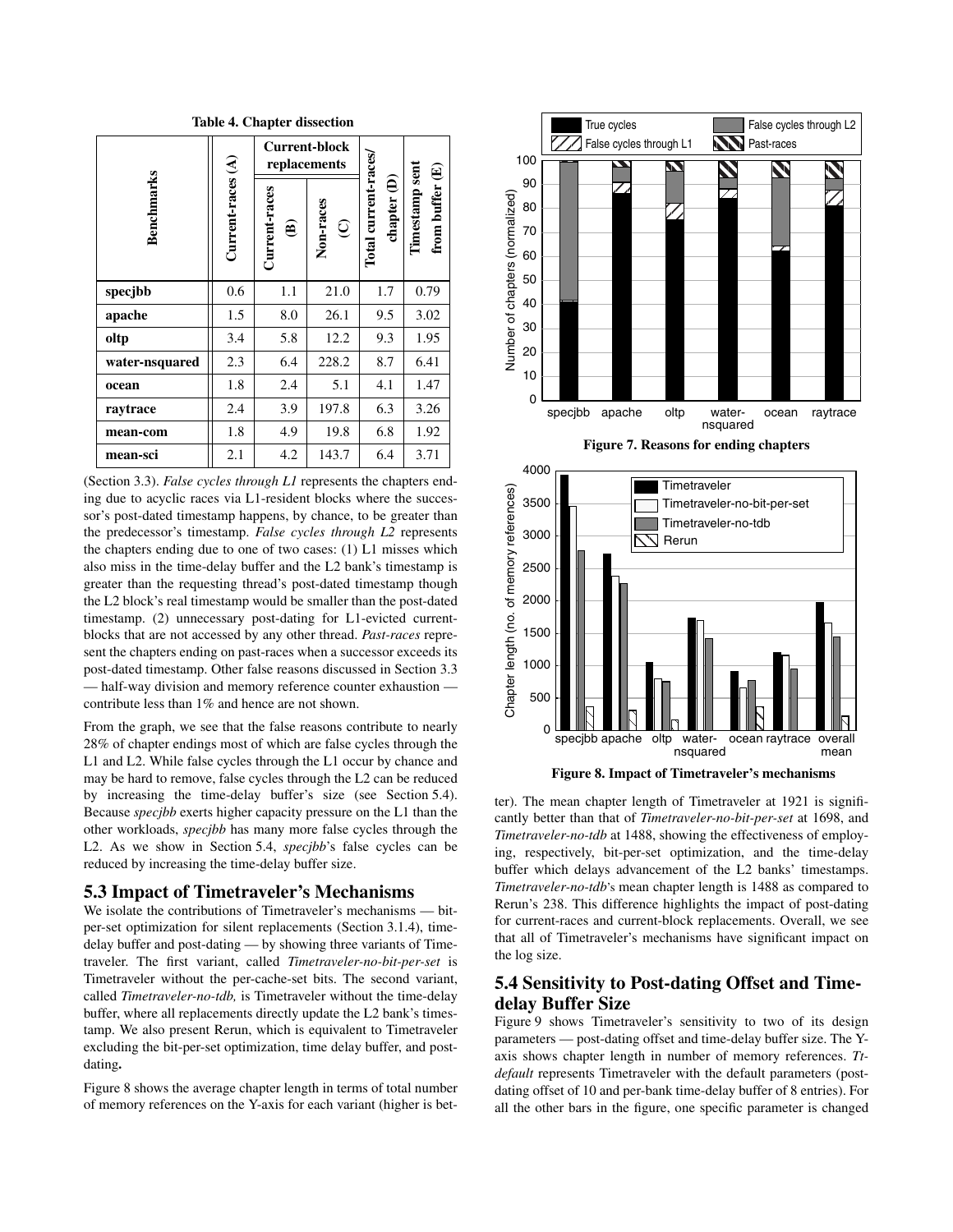

**Figure 9. Timetraveler sensitivity**

<span id="page-10-1"></span>and the rest are kept the same as that of *Tt-default*. *Tt-pdoff1000* represents Timetraveler with a post-dating offset of 1000. We observe that the chapter length does not vary much as we increase the post-dating offset from 10 (*Tt-default)* to 1000. This lack of variation is because most of the chapters do not exceed the postdated timestamp before encountering a current cycle which causes the chapters to end naturally (i.e., cases such as the repeated halfway division, which increase the chances of exceeding the postdated timestamps, are rare)**.** We also observed that decreasing the post-dating offset below 10 (default) deteriorates the chapter length (not shown). Though post-dating offsets of 10 and 1000 produce similar results, we choose 10 as our default because a smaller offset causes timestamps to advance less rapidly and the timestamp space to be exhausted less often.

The next set of bars vary the buffer size. *Tt-buf0* does not have a time-delay buffer and is the same as *Timetraveler-no-tdb* ([Section 5.3](#page-9-4))*. Tt-buf32* and *Tt-buf512* use 32- and 512-entry timedelay buffers per L2 bank, respectively. The graph shows that the chapter length increases as we increase the buffer size. *specjbb,* with its higher capacity pressure, is more sensitive to buffer size as compared to the other benchmarks. This is because *specjbb* has a lot more capacity misses than the other two workloads which require larger buffer size to accommodate the misses. Consequently, the time-delay buffer's fine-grained timestamps have a higher impact on *specjbb* than on the others.

#### **5.5 Scaling the Number of Cores**

In [Figure 10](#page-10-2), we show the scaling trend of Timetraveler's log sizes as we increase the number of cores. The Y-axis shows the log size in bytes per thousand instructions whereas the X-axis represents our workloads. From the graph, we see that the log growth rate scales well as we add more cores though the trend across the benchmarks is not consistent.

## <span id="page-10-0"></span>**6. CONCLUSION**

Our goals were to achieve smaller logs for recording memory races than currently achieved by exploiting transitivity of races and to require minimal hardware to do so. To these ends, we proposed



<span id="page-10-2"></span>*Timetraveler* which for the first time exploits acyclicity of races based on the key observation that an acyclic race need not be recorded even if the race is not covered already by transitivity. Timetraveler employs a novel and elelgant mechanism called *postdating* which both ensures that acyclic races, including those through the L2, are eventually ordered correctly, and identifies cyclic races. To address the problem of false cycles through the L2, Timetraveler employs another novel mechanism called *time-delay buffers* which delay the advancement of the L2 banks' timestamps and thereby reduce the false cycles. Using simulations, we showed that Timetraveler reduces the log size by 88% and 99% over Rerun for commercial and scientific benchmarks, respectively, while using only a 696-byte time-delay buffer.

The elegance of post-dating and time-delay buffers ensures that Timetraveler requires minimal additional hardware over a conventional chip multiprocessor (CMP) despite exploiting the completely new property of acyclicity of races. By achieving significant reduction in log size while requiring minimal hardware, Timetraveler lowers the barrier for adoption of hardware support for memory-race recording in commercial CMPs. While we assumed sequential consistency in this paper, we will extend Timetraveler to other consistency models in our future work.

# **REFERENCES**

- [1] Open Source Development Labs Database Test Suite 2 v0.40 http://osdldbt.sourceforge.net/.
- [2] PostgreSQL. v8.3.7. http://www.postgresql.org/.
- [3] The standard performance evaluation corporation. SPECjbb2005 suite. http://www.spec.org/jbb2005/.
- [4] R. Ahmed, R. Frazier, and P. Marinos. Cache-aided rollback error recovery (CARER) algorithm for shared-memory multiprocessor systems. In *20th International Symposium on Fault-Tolerant Computing, 1990 (FTCS-20) Digest of Papers.,* pages 82–88, 1990.
- [5] A. R. Alameldeen and D. A. Wood. Variability in architectural simulations of multi-threaded workloads. In *Proceedings of the 9th International Symposium on High-Performance Computer Architecture*, page 7, 2003.
- [6] D. F. Bacon and S. C. Goldstein. Hardware-assisted replay